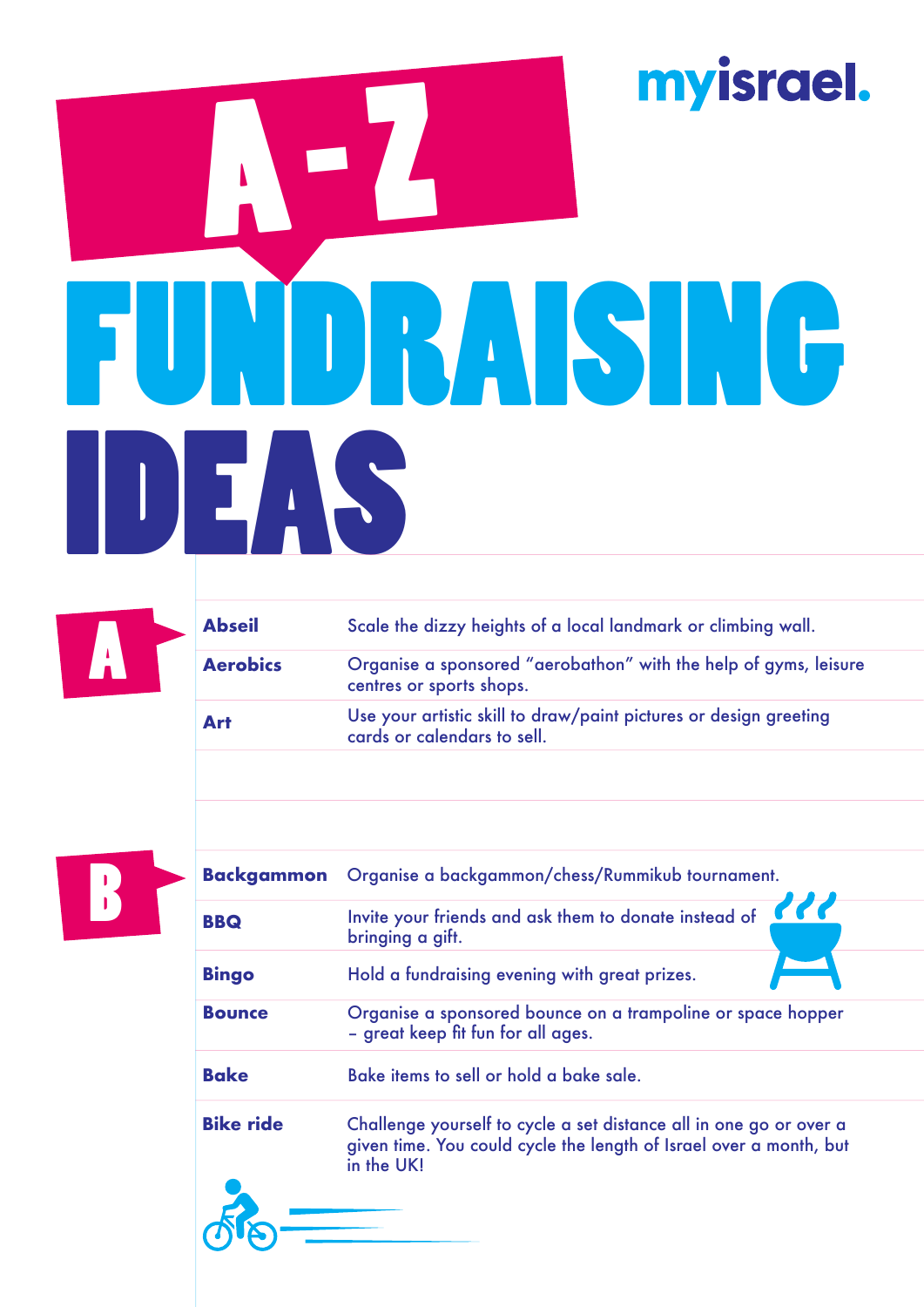

| <b>Camp out</b>            | Get some friends to join you for an adventure in your own back<br>garden. How much can you raise by 'roughing it' for a night?      |
|----------------------------|-------------------------------------------------------------------------------------------------------------------------------------|
| <b>Car washing</b>         | Wash people's cars for cash.                                                                                                        |
| <b>Climb</b>               | Climb a mountain - Snowdon (UK) or Massada (ISRAEL), are<br>good ones!                                                              |
| <b>Charity box</b>         | Have a charity box at home for people to put their spare change<br>in.                                                              |
| <b>Computers</b>           | Raise money to buy a computer for an Ethiopian child to do their<br>homework on.                                                    |
| <b>Commit to a</b><br>goal | Set yourself a task and ask people to support you achieving it -<br>stopping sucking your thumb, keeping your room tidy for a month |



| Do something<br>nice | Don't just talk about itdo it and make a difference to someone's<br>life.                            |
|----------------------|------------------------------------------------------------------------------------------------------|
| <b>Donate</b>        | Donate part of your gift money to one of our causes.                                                 |
| <b>Duck race</b>     | Sell numbered plastic ducks, launch them from a bridge, first one to<br>cross the line wins a prize! |
|                      |                                                                                                      |



|           | <b>Entertain</b>    | Put on a show and charge admission. It could even be on Zoom!                                                                          |
|-----------|---------------------|----------------------------------------------------------------------------------------------------------------------------------------|
|           |                     |                                                                                                                                        |
|           |                     |                                                                                                                                        |
| 47        | <b>Film evening</b> | Clear out your main room, borrow a projector and sell popcorn for<br>the screening of a film. If the weather is fine, host it outside! |
|           | Five - a - side     | Arrange a five-a-side football tournament.                                                                                             |
|           | <b>Food</b>         | Sell mini-pizzas, sweets, cupcakes or whatever you're good at<br>making.                                                               |
|           |                     |                                                                                                                                        |
|           |                     |                                                                                                                                        |
|           |                     |                                                                                                                                        |
|           |                     |                                                                                                                                        |
| myisrael. |                     |                                                                                                                                        |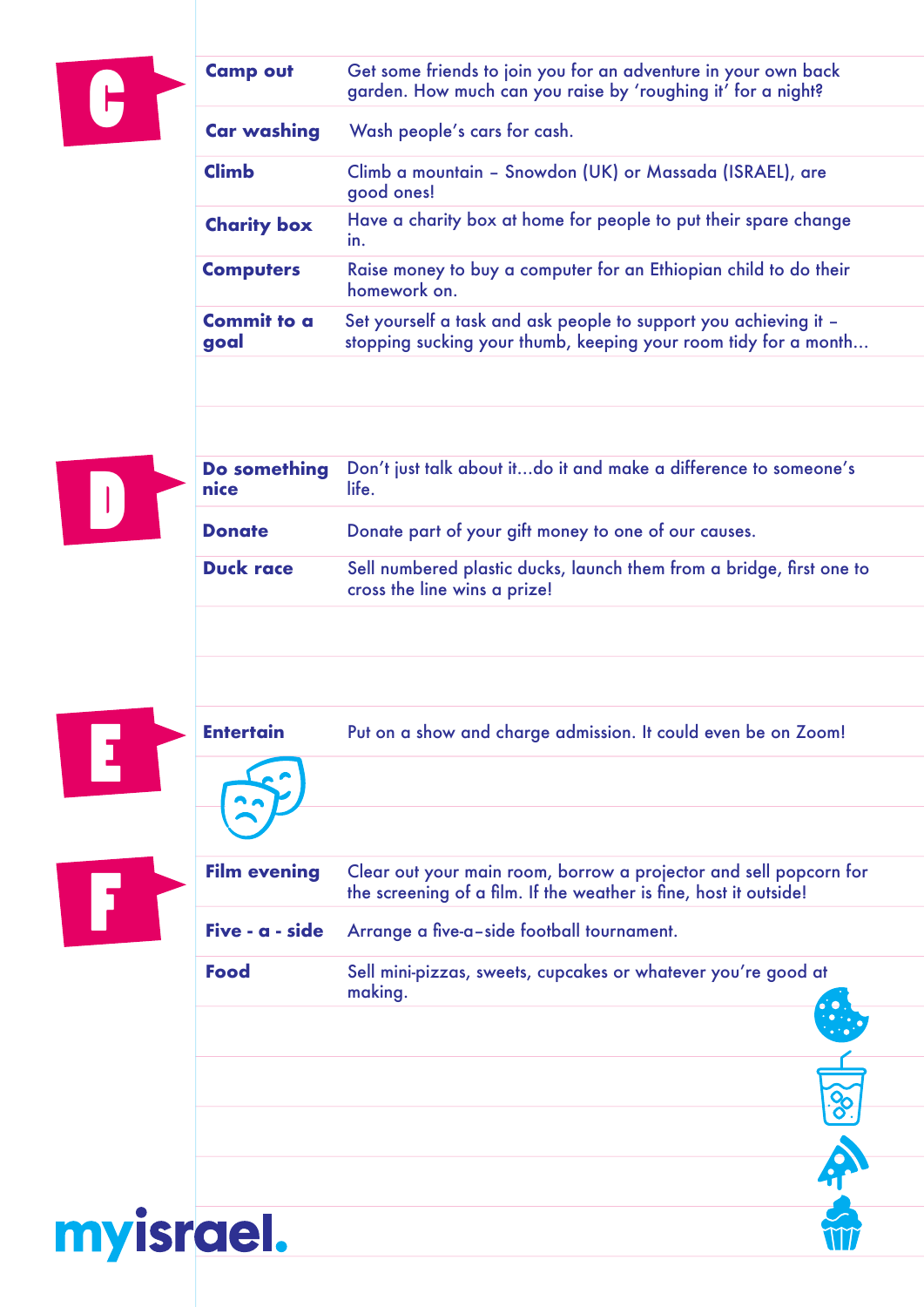|  |                                  | Games evening Hold a games evening, Pictionary, Bingo, Scrabble, Cluedo etc.                                                            |
|--|----------------------------------|-----------------------------------------------------------------------------------------------------------------------------------------|
|  | <b>Garage sale</b>               | Sell your unwanted stuff to neighbours and friends.                                                                                     |
|  | <b>Garden fete</b>               | Organise a few stalls and activities – invite your friends and family.                                                                  |
|  |                                  | <b>Grandparents</b> Make a fundraising tea for your grandparents and their friends.                                                     |
|  | <b>Guess the</b>                 | Guess the number of sweets in the jar, balls in the bag. Charge for<br>entry. Give a prize to the winner.                               |
|  | <b>Gymnastics</b>                | Gymnastic Flipathon. Raise money for the amount of flips/<br>cartwheels/forward or backward rolls you can achieve.                      |
|  |                                  |                                                                                                                                         |
|  |                                  |                                                                                                                                         |
|  | <b>Hair Braiding</b><br>/styling | Charge your friends to braid or style their hair.                                                                                       |
|  | <b>Help</b>                      | Help friends and neighbours - weed a garden, wash cars, tell them<br>why you are doing it, you'll be amazed at how generous people are. |
|  |                                  |                                                                                                                                         |
|  |                                  |                                                                                                                                         |
|  | <b>Invites</b>                   | Include your fundraising event on your invitation.                                                                                      |
|  | <b>Ironing</b>                   | Offer your ironing services or a sponsored event - how many<br>items can you iron in an hour etc                                        |
|  |                                  |                                                                                                                                         |
|  |                                  |                                                                                                                                         |
|  | <b>Jewellery</b>                 | Make bracelets and necklaces to sell to friends and family.                                                                             |
|  | Jump                             | How long can you jump rope? Get people to sponsor you<br>per minute.                                                                    |
|  | Join up                          | Join forces with another friend and widen your network to raise<br>money together.                                                      |
|  |                                  |                                                                                                                                         |
|  |                                  |                                                                                                                                         |
|  |                                  |                                                                                                                                         |

## myisrael.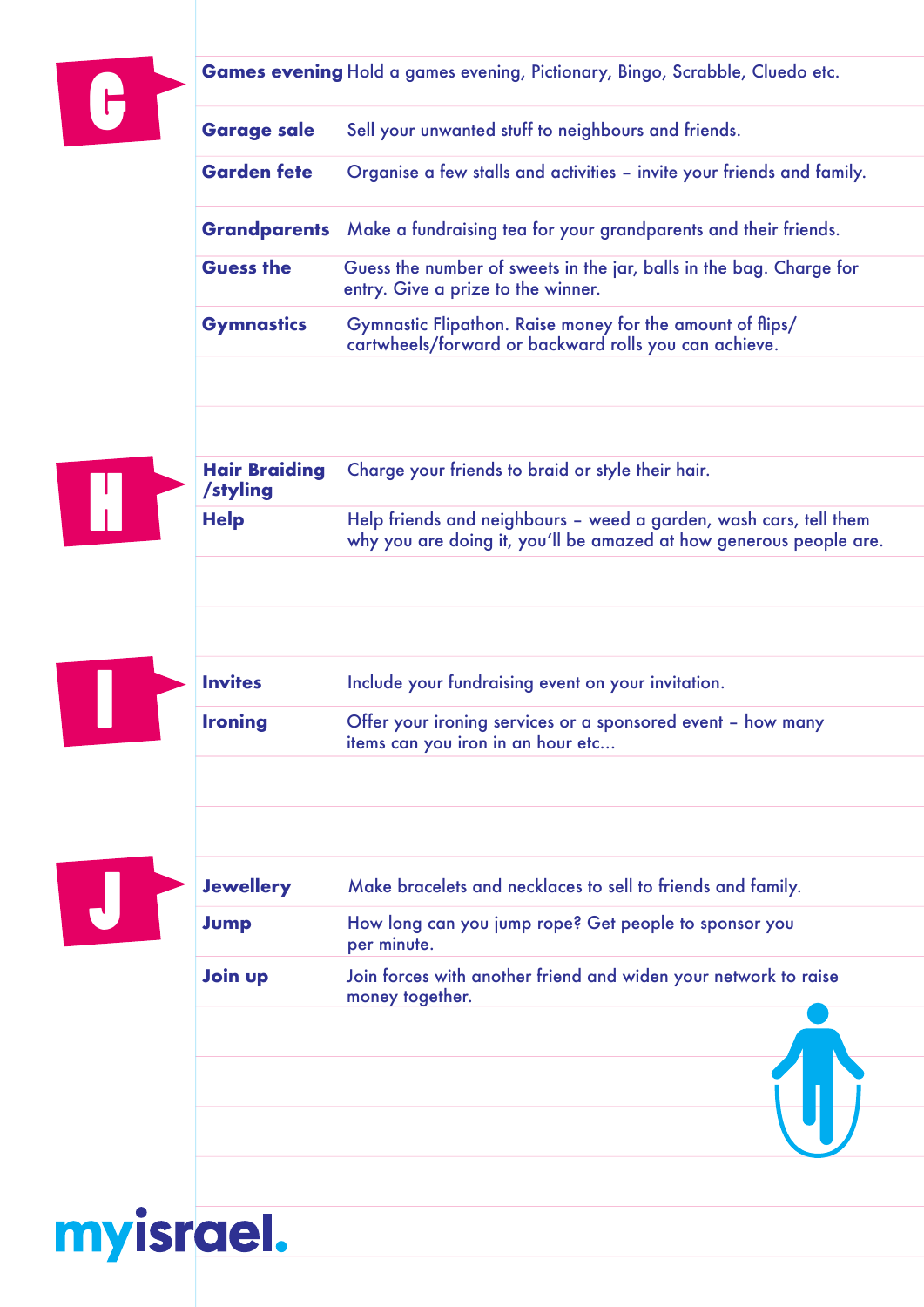|                                                   | <b>Karaoke</b>           | Hire a karaoke machine and get your friends together to show off<br>their vocal skills - pay per song.                                                                                                                                                                                                                                                                                                                                   |
|---------------------------------------------------|--------------------------|------------------------------------------------------------------------------------------------------------------------------------------------------------------------------------------------------------------------------------------------------------------------------------------------------------------------------------------------------------------------------------------------------------------------------------------|
|                                                   | <b>Keepy-uppy</b>        | Sponsored "keepy-uppy" event.                                                                                                                                                                                                                                                                                                                                                                                                            |
|                                                   |                          |                                                                                                                                                                                                                                                                                                                                                                                                                                          |
|                                                   |                          |                                                                                                                                                                                                                                                                                                                                                                                                                                          |
|                                                   | Laugh                    | Host a comedy night at home or with your school. Get your friends<br>to tell a joke. Film it and show it at your party.                                                                                                                                                                                                                                                                                                                  |
|                                                   |                          |                                                                                                                                                                                                                                                                                                                                                                                                                                          |
|                                                   | <b>Make</b><br>something | Make key rings, decorated picture frames, challah covers, hand<br>sanitiser - anything you could sell for a good cause.                                                                                                                                                                                                                                                                                                                  |
|                                                   | <b>Mufti Day</b>         | Get your school to allow a non-uniform day and charge for the<br>privilege.                                                                                                                                                                                                                                                                                                                                                              |
|                                                   | <b>Music Quiz</b>        | Get your friends together to name that tune and answer music<br>trivia questions.<br>$\begin{picture}(180,10) \put(0,0){\line(1,0){10}} \put(10,0){\line(1,0){10}} \put(10,0){\line(1,0){10}} \put(10,0){\line(1,0){10}} \put(10,0){\line(1,0){10}} \put(10,0){\line(1,0){10}} \put(10,0){\line(1,0){10}} \put(10,0){\line(1,0){10}} \put(10,0){\line(1,0){10}} \put(10,0){\line(1,0){10}} \put(10,0){\line(1,0){10}} \put(10,0){\line($ |
|                                                   |                          |                                                                                                                                                                                                                                                                                                                                                                                                                                          |
|                                                   | <b>Nightie</b>           | Wear your pyjamas all day. Where is the weirdest place you can<br>go! Take lots of pictures to share.                                                                                                                                                                                                                                                                                                                                    |
|                                                   |                          |                                                                                                                                                                                                                                                                                                                                                                                                                                          |
| $\begin{array}{c} \bullet \\ \bullet \end{array}$ | <b>Online</b>            | Share your event online - Facebook, Tweet and share your<br>Myisrael fundraising page.                                                                                                                                                                                                                                                                                                                                                   |
|                                                   | <b>Organise</b>          | Offer to do some sorting for someone who needs it.                                                                                                                                                                                                                                                                                                                                                                                       |
|                                                   |                          |                                                                                                                                                                                                                                                                                                                                                                                                                                          |
| P                                                 | <b>Party</b>             | Throw a party for your friends - charge an entrance fee.                                                                                                                                                                                                                                                                                                                                                                                 |
|                                                   | <b>PlayStation</b>       | Organise a PlayStation (or X Box) tournament between your<br>friends. Charge to enter. Give a prize to the winner.                                                                                                                                                                                                                                                                                                                       |
|                                                   |                          |                                                                                                                                                                                                                                                                                                                                                                                                                                          |
|                                                   |                          |                                                                                                                                                                                                                                                                                                                                                                                                                                          |

myisrael.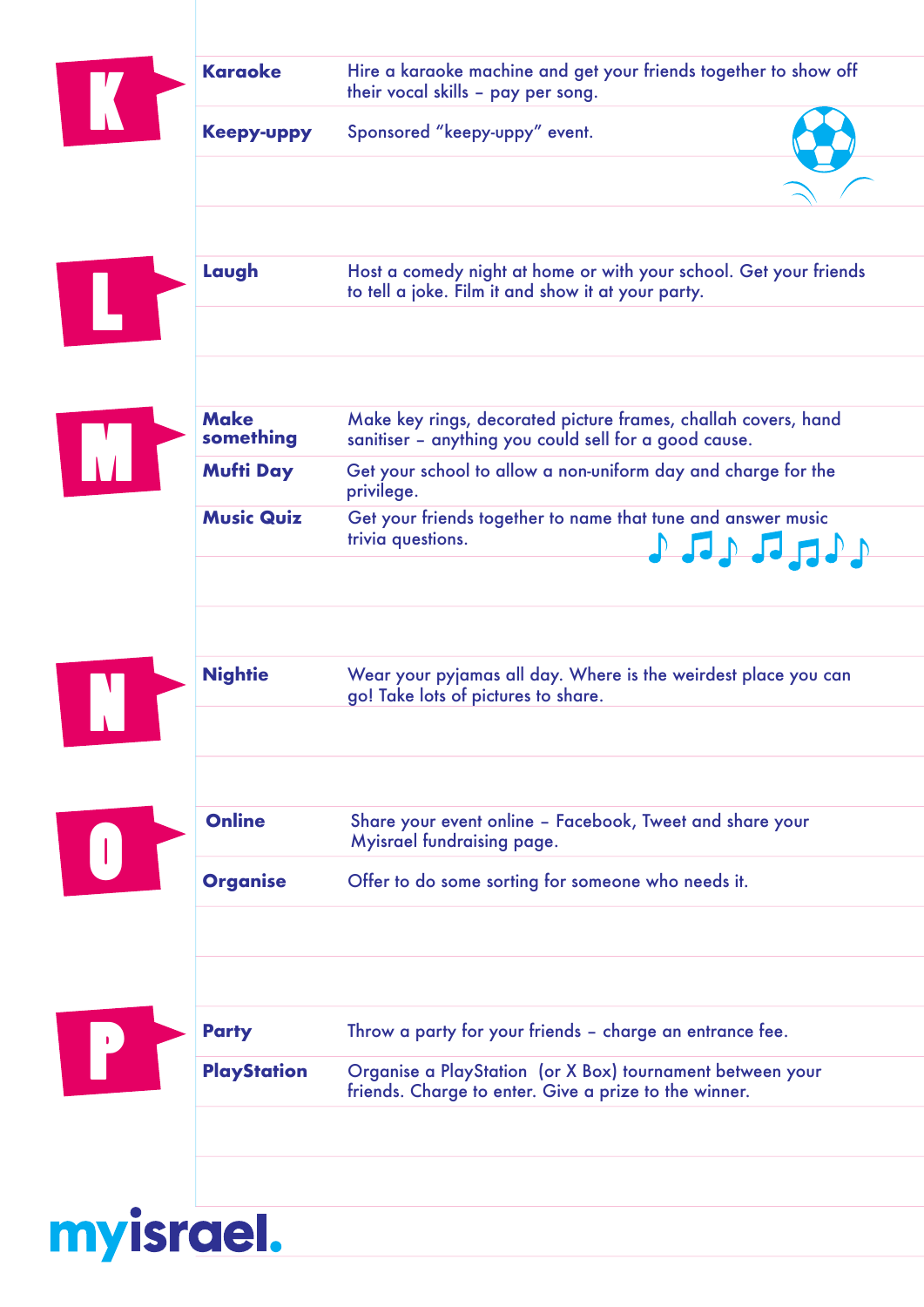Quiz night Arrange a quiz night at your school, shul or home.

|  | <b>Raffle</b> | Organise prizes for a raffle and sell tickets.                                          |
|--|---------------|-----------------------------------------------------------------------------------------|
|  | <b>Run</b>    | Run 5k or 10k and fundraise. Combine with a bike ride and<br>hold a sponsored duathlon! |



|  | <b>Skate</b>                       | Hold a sponsored ice or roller skating event.                          |
|--|------------------------------------|------------------------------------------------------------------------|
|  | <b>Spelling</b><br>contest         | Arrange a spelling contest.                                            |
|  | <b>Sponsored</b><br><b>Silence</b> | Parents always love this one! Do it with your siblings or friends.     |
|  | <b>Swear box</b>                   | Have swear box at home. Charge a penalty fee for any naughty<br>words. |
|  | <b>Swim</b>                        | Organise a sponsored swim.                                             |
|  | <b>Screen</b><br>deprivation       | Deprive yourself of all technology for a week / two weeks / month!     |



myisrael.

| <b>Table tennis</b>        | Arrange a table tennis competition.                                                                               |
|----------------------------|-------------------------------------------------------------------------------------------------------------------|
| <b>Talk</b>                | Talk to your shul/school everyone about your chosen project. You<br>may inspire others and get more support.      |
| <b>Toy sale</b>            | Collect unwanted toys/clothes from your friends and arrange a<br>toy sale.                                        |
| <b>Triathlon</b>           | Organise a sponsored triathlon.                                                                                   |
| Twelve/<br><b>Thirteen</b> | To acknowledge each year of your life - complete 12/13<br>challenges to raise money, awareness and do good deeds. |
|                            |                                                                                                                   |

 $\mathbb{R}^2$